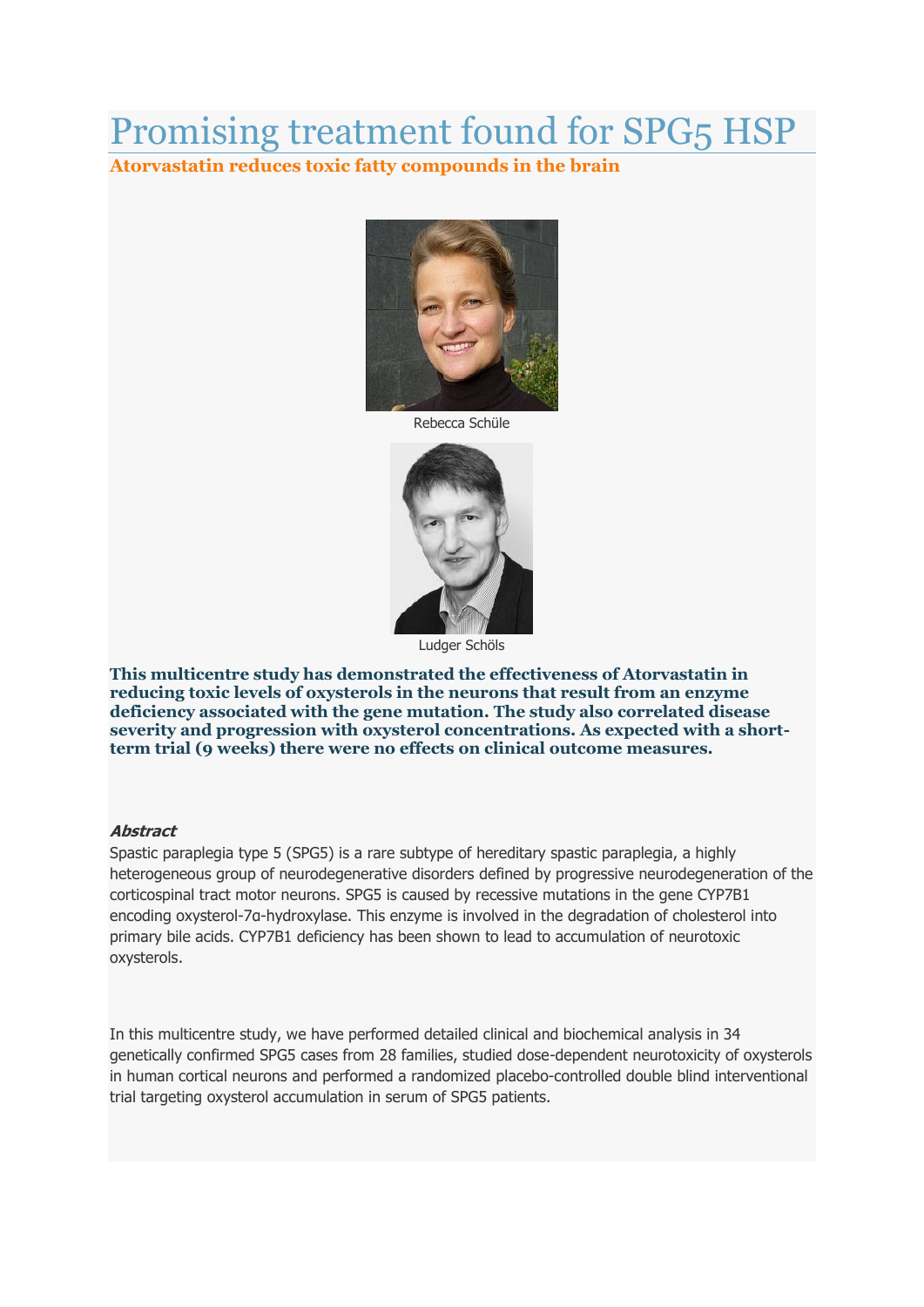Clinically, SPG5 manifested in childhood or adolescence (median 13 years). Gait ataxia was a common feature. SPG5 patients lost the ability to walk independently after a median disease duration of 23 years and became wheelchair dependent after a median 33 years. The overall cross-sectional progression rate of 0.56 points on the Spastic Paraplegia Rating Scale per year was slightly lower than the longitudinal progression rate of 0.80 points per year.

Biochemically, marked accumulation of CYP7B1 substrates including 27-hydroxycholesterol was confirmed in serum ( $n = 19$ ) and cerebrospinal fluid ( $n = 17$ ) of SPG5 patients. Moreover, 27hydroxycholesterol levels in serum correlated with disease severity and disease duration.

Oxysterols were found to impair metabolic activity and viability of human cortical neurons at concentrations found in SPG5 patients, indicating that elevated levels of oxysterols might be key pathogenic factors in SPG5.

We thus performed a randomized placebo-controlled trial (EudraCT 2015-000978-35) with atorvastatin 40 mg/day for 9 weeks in 14 SPG5 patients with 27-hydroxycholesterol levels in serum as the primary outcome measure. Atorvastatin, but not placebo, reduced serum 27-hydroxycholesterol from 853 ng/ml [interquartile range (IQR) 683-1113] to 641 (IQR 507-694) (-31.5%, P = 0.001, Mann-Whitney U-test). Similarly, 25-hydroxycholesterol levels in serum were reduced. In cerebrospinal fluid 27 hydroxycholesterol was reduced by 8.4% but this did not significantly differ from placebo. As expected, no effects were seen on clinical outcome parameters in this short-term trial.

In this study, we define the mutational and phenotypic spectrum of SPG5, examine the correlation of disease severity and progression with oxysterol concentrations, and demonstrate in a randomized controlled trial that atorvastatin treatment can effectively lower 27-hydroxycholesterol levels in serum of SPG5 patients. We thus demonstrate the first causal treatment strategy in hereditary spastic paraplegia.

**SOURCE: Brain. 2017 Nov 6.** doi: 10.1093/brain/awx273. [Epub ahead of print] PMID: 29126212

## **Hereditary spastic paraplegia type 5: natural history, biomarkers and a randomized controlled trial.**

Schöls L1,2, Rattay TW1,2, Martus P3, Meisner C3, Baets J4,5,6, Fischer I3, Jägle C7, Fraidakis MJ8, Martinuzzi A9, Saute JA10,11,12, Scarlato M13, Antenora A14, Stendel C15,16,17, Höflinger P1,2, Lourenco CM18,19, Abreu L20,21, Smets K4,5,6, Paucar M22, Deconinck T4,6, Bis DM20,21, Wiethoff S1,2,23, Bauer P24,25, Arnoldi A26, Marques W18, Jardim LB10,11,12,19, Hauser S1,2, Criscuolo C14, Filla A14, Züchner S20,21, Bassi MT26, Klopstock T15,16,17, De Jonghe P4,5,6, Björkhem I27, Schüle R1,2.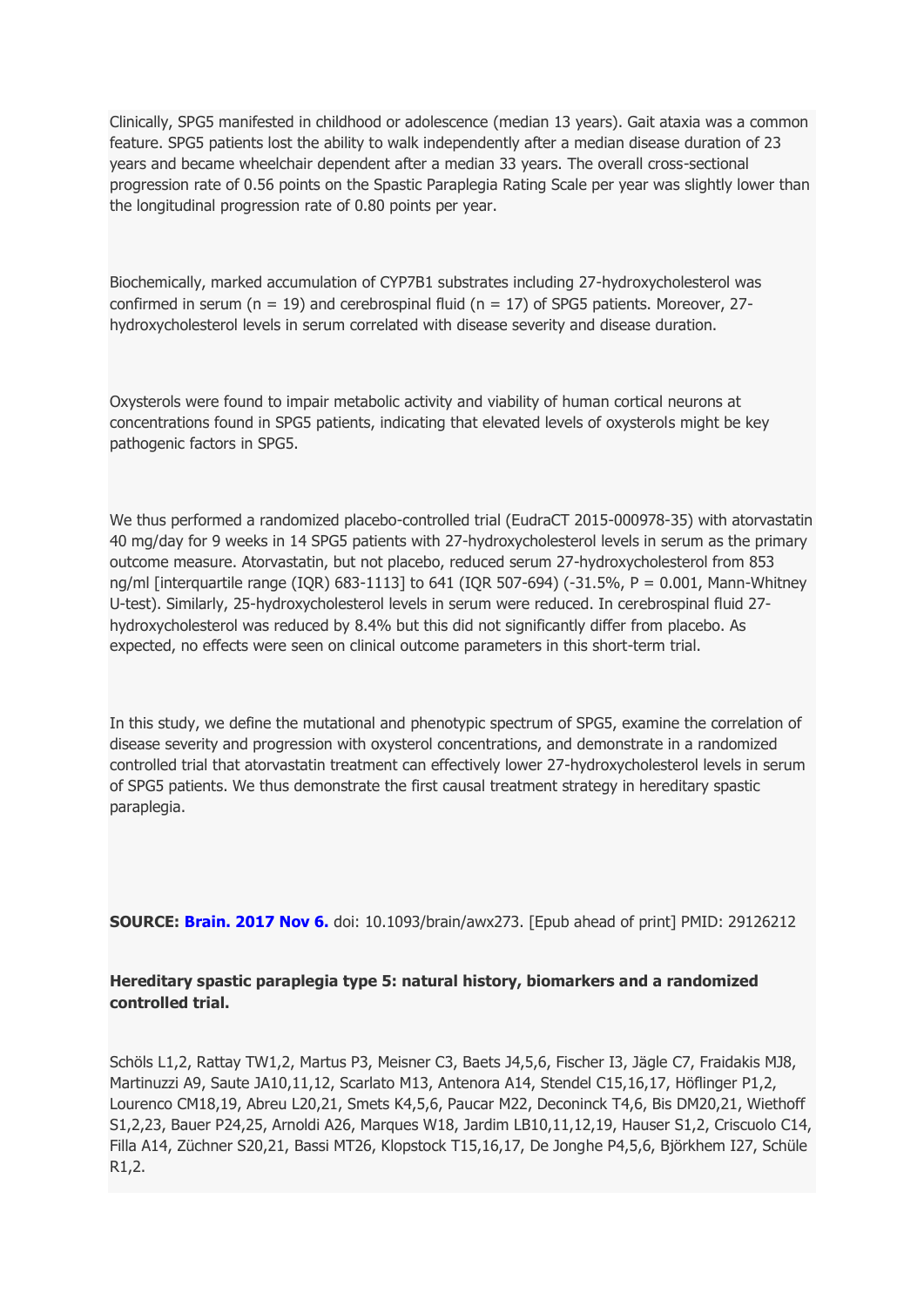1 Center for Neurology and Hertie Institute for Clinical Brain Research, Eberhard-Karls-University, 72076 Tübingen, Germany.

2 German Center of Neurodegenerative Diseases (DZNE), 72076 Tübingen, Germany.

3 Institute for Clinical Epidemiology and Applied Biostatistics, Eberhard-Karls-University, 72076 Tübingen, Germany.

4 Neurogenetics Group, Center for Molecular Neurology, VIB, 2610 Antwerp, Belgium.

5 Department of Neurology, Antwerp University Hospital, 2610 Antwerp, Belgium.

6 Laboratory of Neuromuscular Pathology, Institute Born-Bunge, University of Antwerp, 2610 Antwerp, Belgium.

7 Center for Rare Diseases and Institute of Human Genetics and Applied Genomics, Eberhard-Karls-University, 72076 Tübingen, Germany.

8 Rare Neurological Diseases Unit, Department of Neurology, University Hospital 'Attikon', Medical School of the University of Athens, 12462 Athens, Greece.

9 Scientific Institute IRCCS E. Medea, Conegliano Research Center, 31015 Conegliano, Italy.

10 Medical Genetics Service, Hospital de Clínicas de Porto Alegre, Porto Alegre, Brazil.

11 Genetics Identification Laboratory, Hospital de Clínicas de Porto Alegre, 90035 Porto Alegre, Brazil.

12 Postgraduate Program in Medicine: Medical Sciences, Universidade Federal do Rio Grande do Sul (UFRGS), 90040 Porto Alegre, Brazil.

13 Neurology Department and INSPE, San Raffaele Hospital, 20132 Milan, Italy.

14 Department of Neurosciences, Reproductive and Odontostomatological Sciences, Federico II University Naples, 80131 Naples, Italy.

15 Department of Neurology, Friedrich Baur Institute, Ludwig-Maximilians-University, 80336 Munich, Germany.

16 Munich Cluster for Systems Neurology (SyNergy), 81377 Munich, Germany.

17 German Center for Neurodegenerative Diseases (DZNE), 81377 Munich, Germany.

18 Departamento de Neurologia, Faculdade de Medicina de Ribeirao Preto, Universidade de Sao Paulo, 14049 Ribeirao Preto, Brazil.

19 Department of Internal Medicine, Universidade Federal do Rio Grande do Sul (UFRGS), 90040 Porto Alegre, Brazil.

20 John P. Hussman Institute for Human Genomics, Dr. John T. Macdonald Foundation Department of Human Genetics, University of Miami, 33136 Miami, Florida, USA.

21 Dr. John T. Macdonald Foundation Department of Human Genetics, University of Miami, 33136 Miami, Florida, USA.